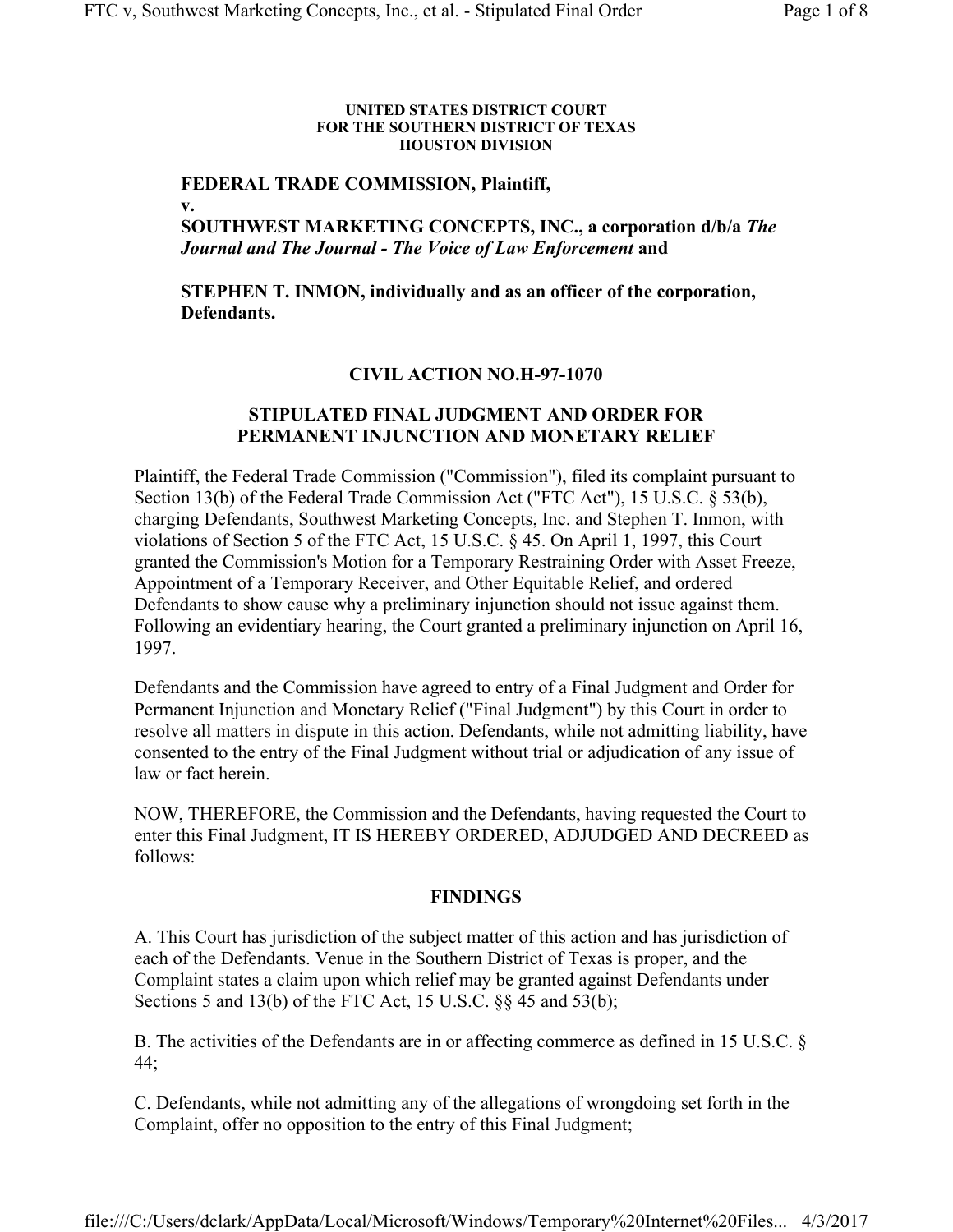D. Each of the Defendants has waived all rights to seek appellate review or otherwise challenge or contest the validity of this Final Judgment; and

E. Entry of this Final Judgment is in the public interest.

### **DEFINITIONS**

For purposes of this Final Judgment, the following definitions shall apply:

A. "Defendants" means Southwest Marketing Concepts, Inc., and Stephen T. Inmon and their officers, agents, servants, employees, attorneys, and all persons or entities directly or indirectly under their control or under common control with them, and all other persons or entities in active concert or participation with them who receive actual notice of this Final Judgment by personal service or otherwise.

B. "Document" is synonymous in meaning and equal in scope to the usage of the term in Rule 34(a), Federal Rules of Civil Procedure, and includes writings, drawings, graphs, charts, internet sites, photographs, audio and video recordings, computer records, and other data compilations from which information can be obtained and translated, if necessary, through detection devices into reasonably usable form. A draft or non-identical copy is a separate document within the meaning of the term.

C. "Person" means a natural person, group, organization or other legal entity, including a corporation, partnership, proprietorship, association, cooperative, government or governmental subdivision or agency, or any other group or combination acting as an entity.

D. ATelemarketing activity $@$  means a plan, program, or campaign that is conducted to induce the purchase of any product or service or the giving of any donation or other payment by use of one or more telephones.

### **I.**

# **IT IS THEREFORE ORDERED** that:

A. Defendants, in connection with the offering for sale, sale, distribution, promotion, marketing, or sponsorship of any publication or advertising in any publication, or the collection of payment therefor, are hereby restrained and enjoined from:

1. Making, or assisting others in making, expressly or by implication, any false or misleading oral or written statement or representation, including but not limited to:

a. Any misrepresentation concerning the distribution of any publication, the cost of any publication or the advertising in any publication, or the utilization of the proceeds from the sale of any publication or the advertising in any publication;

b. Any misrepresentation concerning any person's obligation to make payment for any publication or the advertising in any publication; and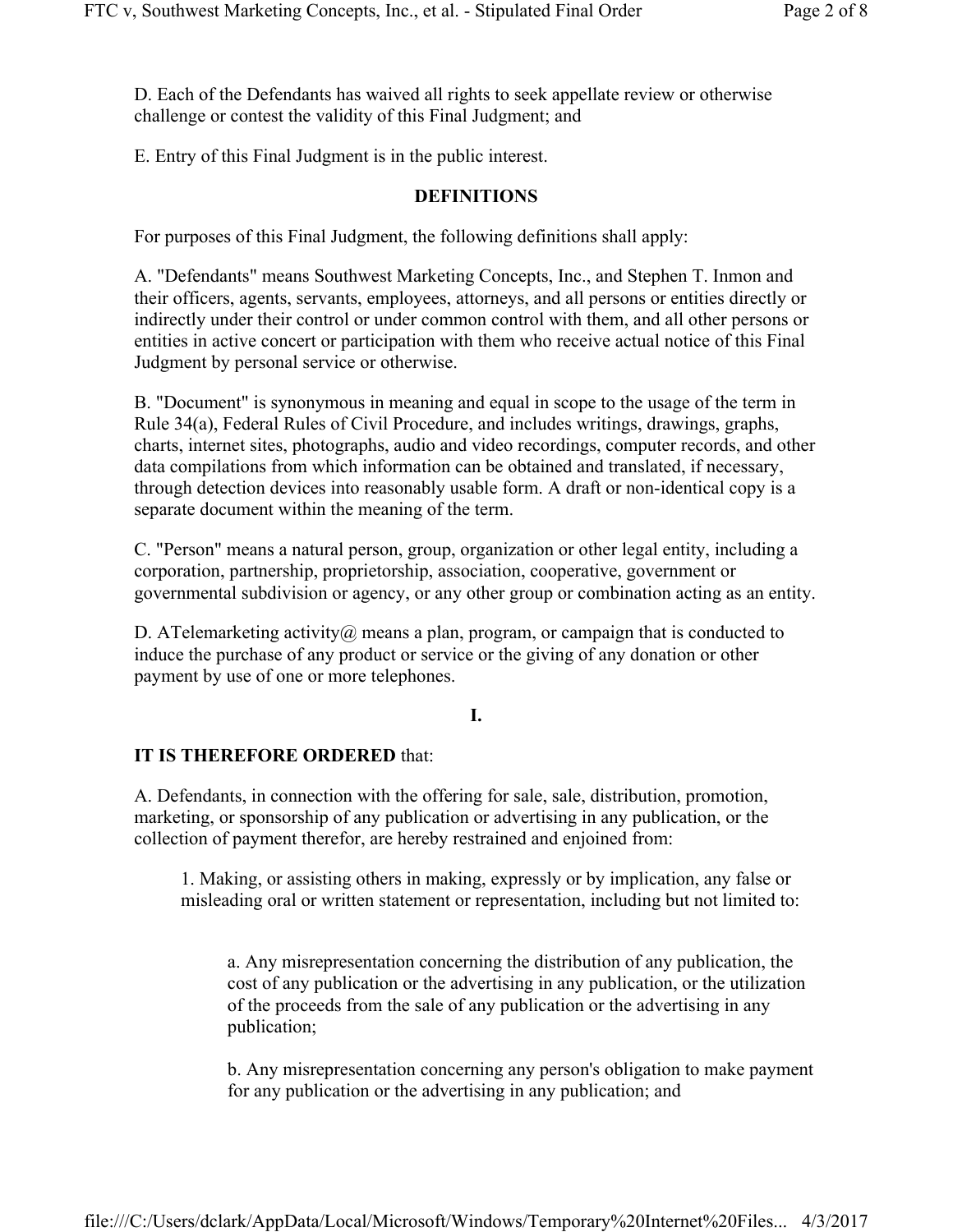c. Any misrepresentation concerning Defendants' affiliation with a governmental, charitable, or civic organization or its members; and

2. Failing to include, in a clear and conspicuous manner, in each oral or written communication by Defendants to each potential or current customer or advertiser prior to closing a sale, the following affirmative disclosure, if such is the case:

[Name of publication] is a for-profit company that does not target or serve any particular locale and is not affiliated with any charitable, governmental, law enforcement or other non-profit organization or agency. Payments are not a donation or contribution to any such organization or agency.

B. Defendants, in connection with any solicitation or collection of any donation or other payment purported to benefit any charitable purpose, including any governmental or civic organization, personnel, or program, are hereby restrained and enjoined from making, or assisting others in making, expressly or by implication, any false or misleading oral or written statement or representation, including but not limited to:

1. Any misrepresentation concerning Defendants' affiliation with a governmental, charitable, or civic organization or its members; and

2. Any misrepresentation concerning any person's obligation to make any donation or payment.

C. Defendants, in connection with any telemarketing activity, are hereby restrained and enjoined from making, or assisting others in making, expressly or by implication, any false or misleading oral or written statement or representation concerning any fact material to a consumer's decision to purchase any product or service or to make a charitable donation.

## **II.**

**IT IS FURTHER ORDERED** that judgment is hereby entered against Defendants in the amount of FORTY THOUSAND DOLLARS (\$40,000) as disgorgement, which shall be deposited into the United States Treasury. Defendants are jointly and severally responsible for paying this judgment. This payment shall be made in the following manner:

A. Prior to or concurrently with the execution of this Final Judgment, the Defendants shall transfer FIFTEEN THOUSAND DOLLARS (\$15,000) to their attorney, who shall hold it in escrow until the entry of this Final Judgment. Within ten (10) days of the date of entry of this Final Judgment, the Defendants' attorney shall transfer the escrowed amount in the form of a wire transfer to an account designated by the Commission or of certified or cashier's check made payable to the Federal Trade Commission, or such agent as the Commission may direct, in its sole discretion. Such check shall be delivered to the Regional Director, Dallas Regional Office, Federal Trade Commission, 1999 Bryan Street, Suite 2150, Dallas, Texas 75201;

B. The Defendants shall pay the remaining TWENTY-FIVE THOUSAND DOLLARS (\$25,000) in the form of wire transfers to an account designated by the Commission or of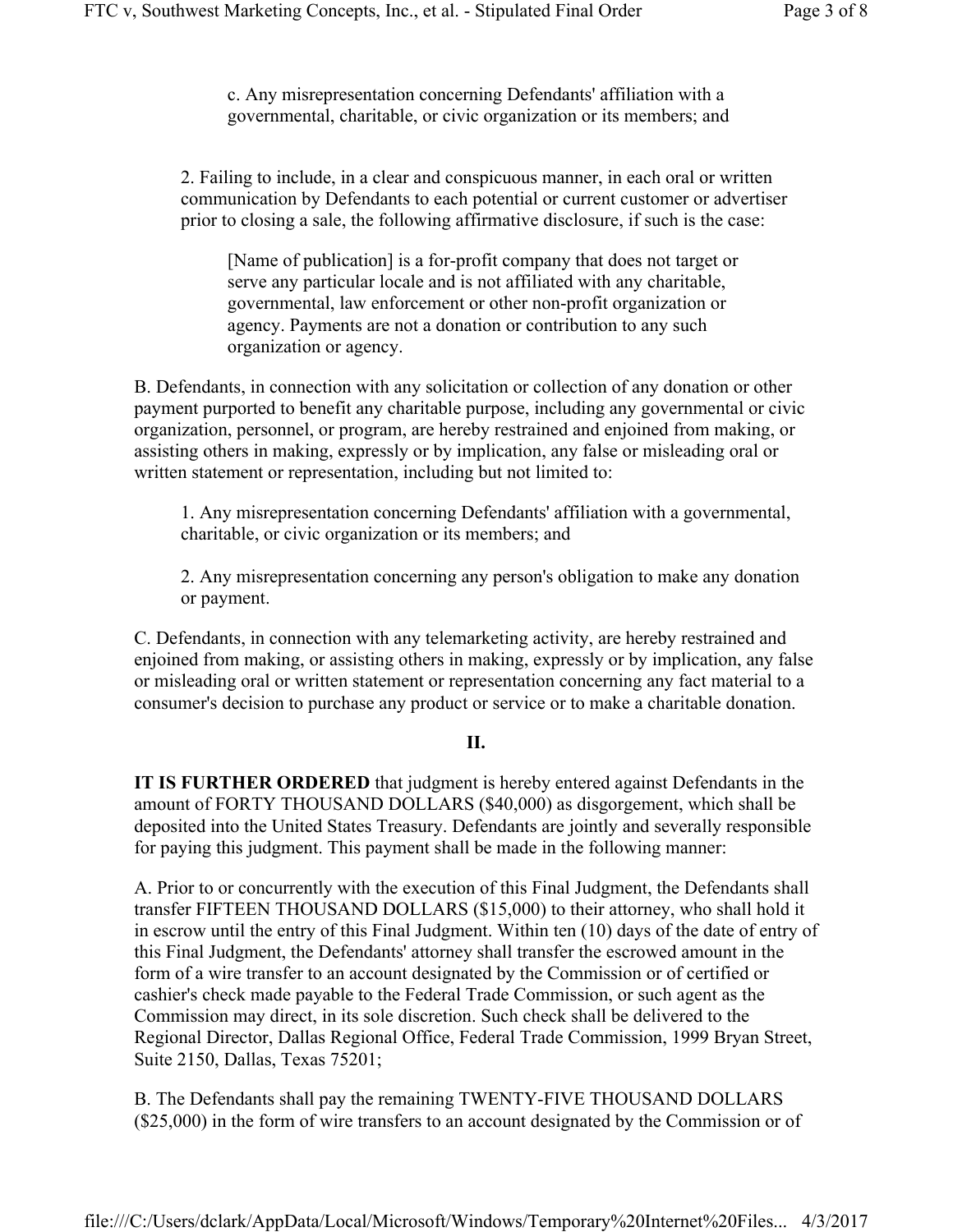certified or cashier's checks made payable to the Federal Trade Commission, in four equal installments of SIX THOUSAND TWO HUNDRED FIFTY DOLLARS (\$6,250), the first such payment to be made on the first day of the sixth month following the date of entry of this Final Judgment, and subsequent payments to be made on the first day of every sixth month thereafter, until all four payments are made. All checks shall be delivered to the Regional Director, Dallas Regional Office, Federal Trade Commission, 1999 Bryan Street, Suite 2150, Dallas, Texas 75201;

C. Time is of the essence for the payment specified above. In the event that the Defendants, or any of them, do not fulfill, or only partially fulfill, the payment obligations set forth in this Paragraph, they shall be immediately liable for payment of the entire amount due, together with interest, as computed under 28 U.S.C. § 1961, less any payments already made. Notwithstanding any other provision of this Final Judgment, the Defendants agree that, if they fail to meet the payment obligation set forth in this Paragraph, the facts as alleged in the Complaint filed with this case shall be taken as true in any subsequent litigation filed by the Commission to enforce its rights pursuant to this Final Judgment, including, but not limited to, a nondischargeability complaint in any subsequent bankruptcy proceeding;

D. In order to secure the payment of Defendants' indebtedness to the Commission, within seven (7) days of the entry of this Final Judgment, Defendants shall cause to be transferred to the Commission a security interest in the property described in Appendix A, which property has been valued by an independent appraisal to have a value of fifty thousand dollars (\$50,000) or more in excess of all other perfected security interests, as security for the payments required to be made by Defendants under this Paragraph. The Defendants shall furnish to counsel for the Commission an executed statement sufficient to perfect the filing and recording of the security interest in the property described in Appendix A under the appropriate state laws. The FTC will release this security interest upon receipt of all payments required by this Paragraph; and

E. The Defendants are hereby required, in accordance with 31 U.S.C. §7701, to furnish to the Federal Trade Commission their respective taxpayer identifying numbers (social security number or employer identification number), which shall be used for purposes of collecting and reporting on any delinquent amount arising out of Defendants' relationship with the government.

### **III.**

**IT IS FURTHER ORDERED** that, for a period of five years from the date of entry of this Final Judgment, Defendant Southwest Marketing Concepts, Inc., and Defendant Stephen T. Inmon, in connection with any business where he is the majority owner of the business or otherwise directly or indirectly manages or controls the business, and the business activities are within the scope of Paragraph I above, are hereby restrained and enjoined from failing to create, and from failing to retain for a period of five years following the date of such creation, unless otherwise specified:

A. Copies of all brochures, telemarketing scripts, and promotional materials;

B. Records accurately reflecting the name, address, and telephone number of each person employed in any capacity, including as an independent contractor; that person's job title or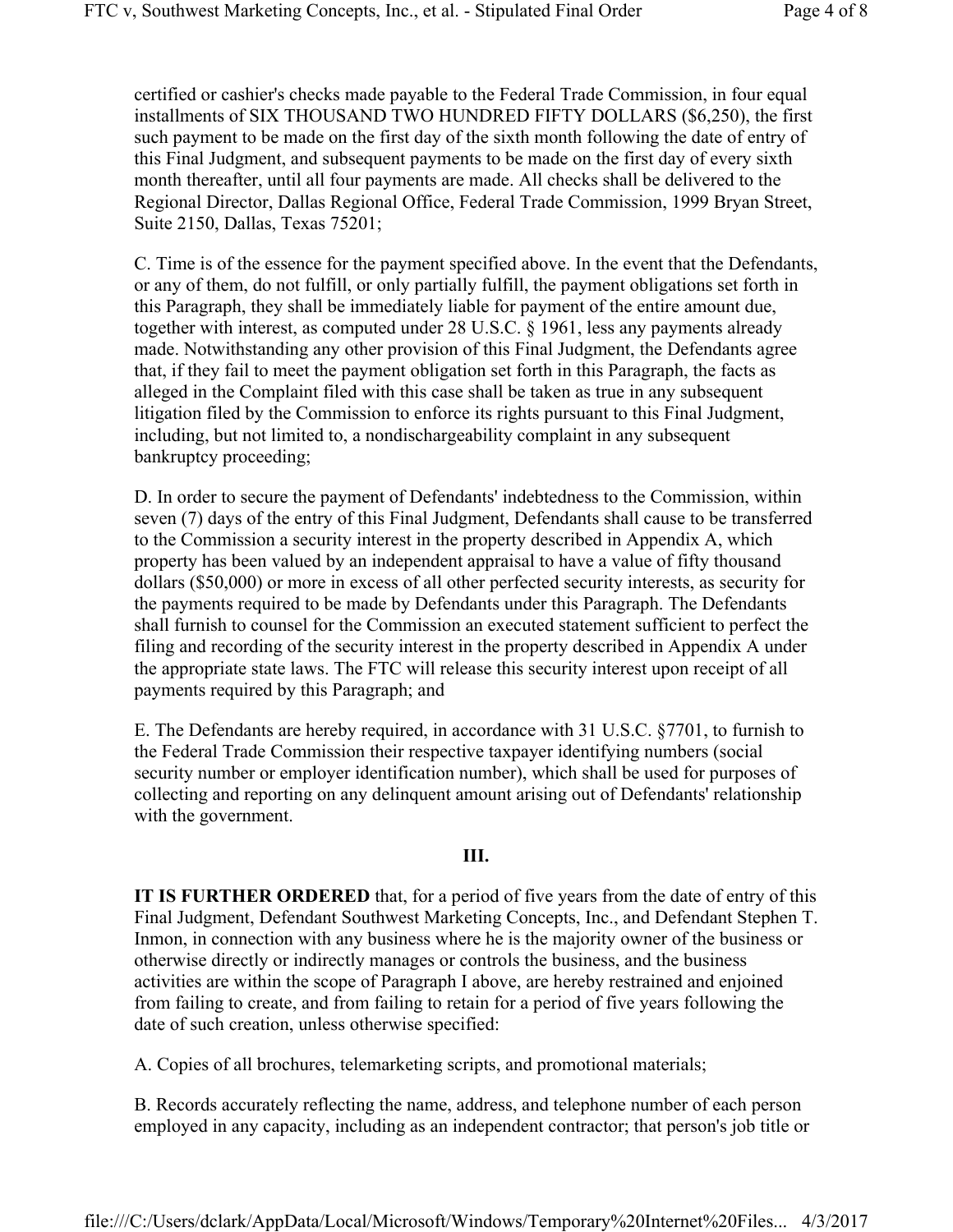position; the date upon which that person commenced work; and the date of that person's termination; and

C. Records containing the names, addresses, telephone numbers, and dollar amounts paid, for all persons to whom the business entity has sold, invoiced, or shipped any products or services, or from whom money or other items of value were received.

### **IV.**

**IT IS FURTHER ORDERED** that, for a period of five years from the date of entry of this Final Judgment, each of the Defendants shall:

A. Provide a copy of this Final Judgment to, and obtain a signed and dated acknowledgment of receipt of same from, each officer or director and each individual serving in a management capacity for Defendant Southwest Marketing Concepts, Inc. or any business where (1) Defendant Stephen T. Inmon is the majority owner of the business or otherwise directly or indirectly manages or controls the business, and (2) the business activities are within the scope of Paragraph I above;

B. Provide a copy of this Final Judgment to, and obtain a signed and dated acknowledgment of receipt of same from, all personnel involved in responding to customer complaints or inquiries and all sales and collection personnel, whether designated as employees, consultants, independent contractors or otherwise, immediately upon employing or retaining such persons, for Defendant Southwest Marketing Concepts, Inc. or any business where (1) Defendant Stephen T. Inmon is the majority owner of the business or otherwise directly or indirectly manages or controls the business, and (2) the business activities are within the scope of Paragraph I above; provided, however, that in order to be in compliance with this Paragraph, Defendants shall not be required to provide Paragraph II through Paragraph X of this Final Judgment to such personnel; and

C. Maintain, and upon reasonable notice make available to representatives of the Commission, the original signed and dated acknowledgments of the receipt of copies of this Final Judgment, as required in the preceding Sections of this Paragraph.

**V.**

**IT IS FURTHER ORDERED** that for a period of five years from the date of entry of this Final Judgment, for purposes of determining or securing compliance with this Final Judgment, each of the Defendants shall permit representatives of the Commission, within five business days of receipt of written notice from the Commission:

A. Access during normal office hours to any office or facility storing documents of Defendant Southwest Marketing Concepts, Inc. or any business where (1) Defendant Stephen T. Inmon is the majority owner or otherwise directly or indirectly manages or controls the business, and (2) the business activities are within the scope of Paragraph I above. In providing such access, Defendants shall permit representatives of the Commission to inspect and copy all documents relevant to any matter contained in this Final Judgment; and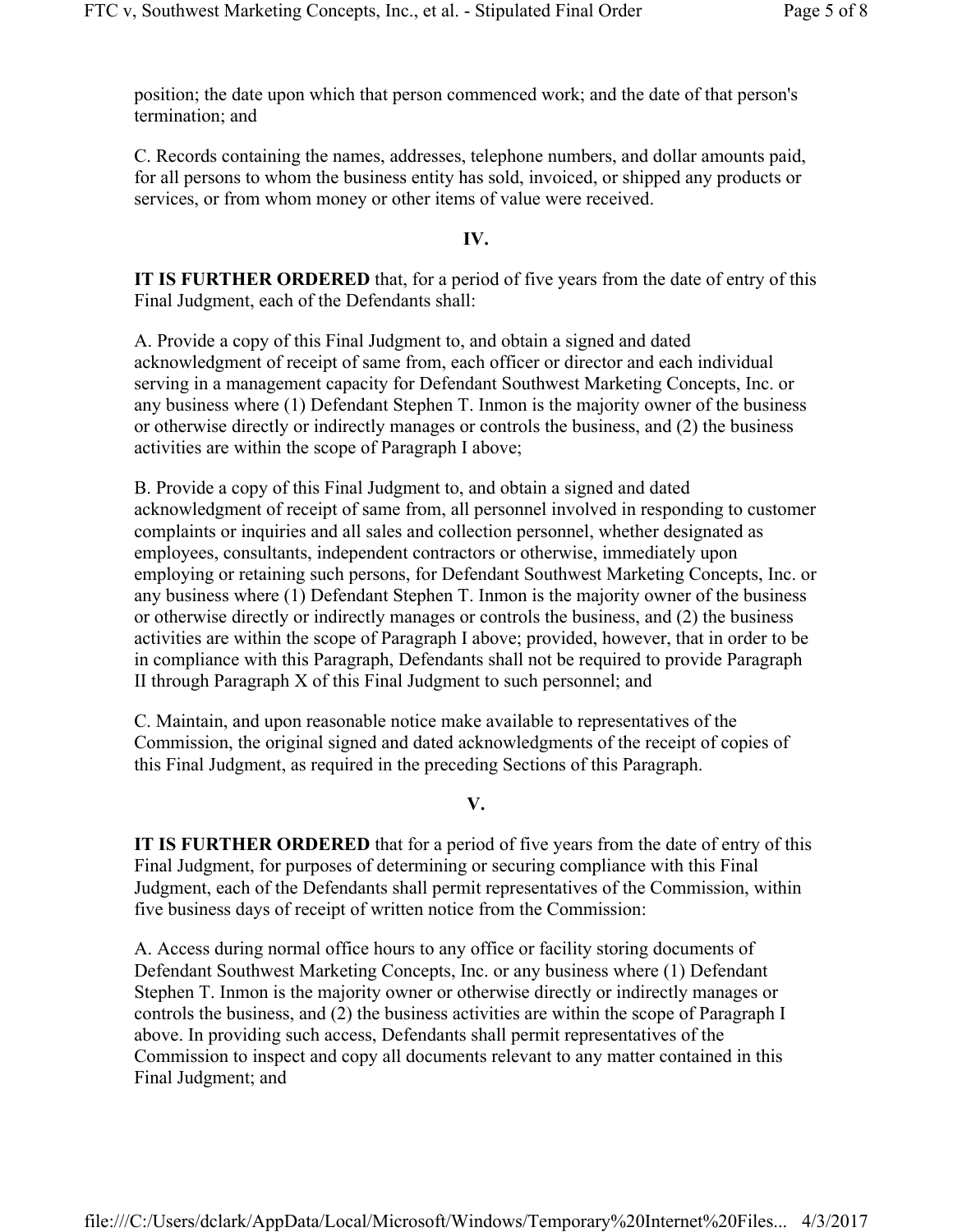B. To interview the officers, directors, and employees of any business entity to which this Paragraph applies relating to compliance with the terms of this Final Judgment. Any such person interviewed may have counsel present.

C. Nothing in this Final Judgment shall limit the Commission's lawful use of compulsory process.

#### **VI.**

**IT IS FURTHER ORDERED** that, in order that compliance with the provisions of this Final Judgment may be monitored:

A The corporate Defendant, its successors and assigns, shall notify the Commission at least thirty days prior to any change in the business of Defendant Southwest Marketing Concepts, Inc., including, but not limited to, any merger, incorporation, dissolution, assignment, sale which results in the emergence of a successor corporation, the creation or dissolution of a subsidiary or parent, or any other change which may affect compliance obligations arising under this Final Judgment. In the event that a successor emerges, assignment occurs, or a subsidiary is created, such notice shall include, but is not limited to, evidence that:

1. Defendants have informed the proposed successor, assign, or subsidiary that this Final Judgment is binding upon such successors, assigns, and subsidiaries; and

2. Defendants have delivered a copy of this Final Judgment to such proposed successors, assigns, or subsidiaries;

B. Individual Defendant Stephen T. Inmon, during the five years subsequent to the date of entry of this Final Judgment, shall notify the Commission in writing within thirty days of any changes in his residence address; and

C. Individual Defendant Stephen T. Inmon, during the ten years subsequent to the date of entry of this Final Judgment, shall notify the Commission in writing within thirty days of each of the following events:

1. The discontinuance of his present affiliation with the corporate Defendant; or

2. His employment or affiliation with any new business or employer that is engaged in activities that are within the scope of Paragraph I above. Each notice of such employment or affiliation shall include his new business address, business telephone number, the name and nature of the new business or employer, his ownership interest in the business, and a detailed description of his duties and responsibilities in such business or employment. For the purposes of this Section, "employment" includes the performance of services as an employee, consultant, or independent contractor; and "employer" includes any individual or entity for whom Defendant performs services as an employee, consultant, or independent contractor; and

D. For the purposes of this Final Judgment, all written notifications to the Commission shall be mailed to: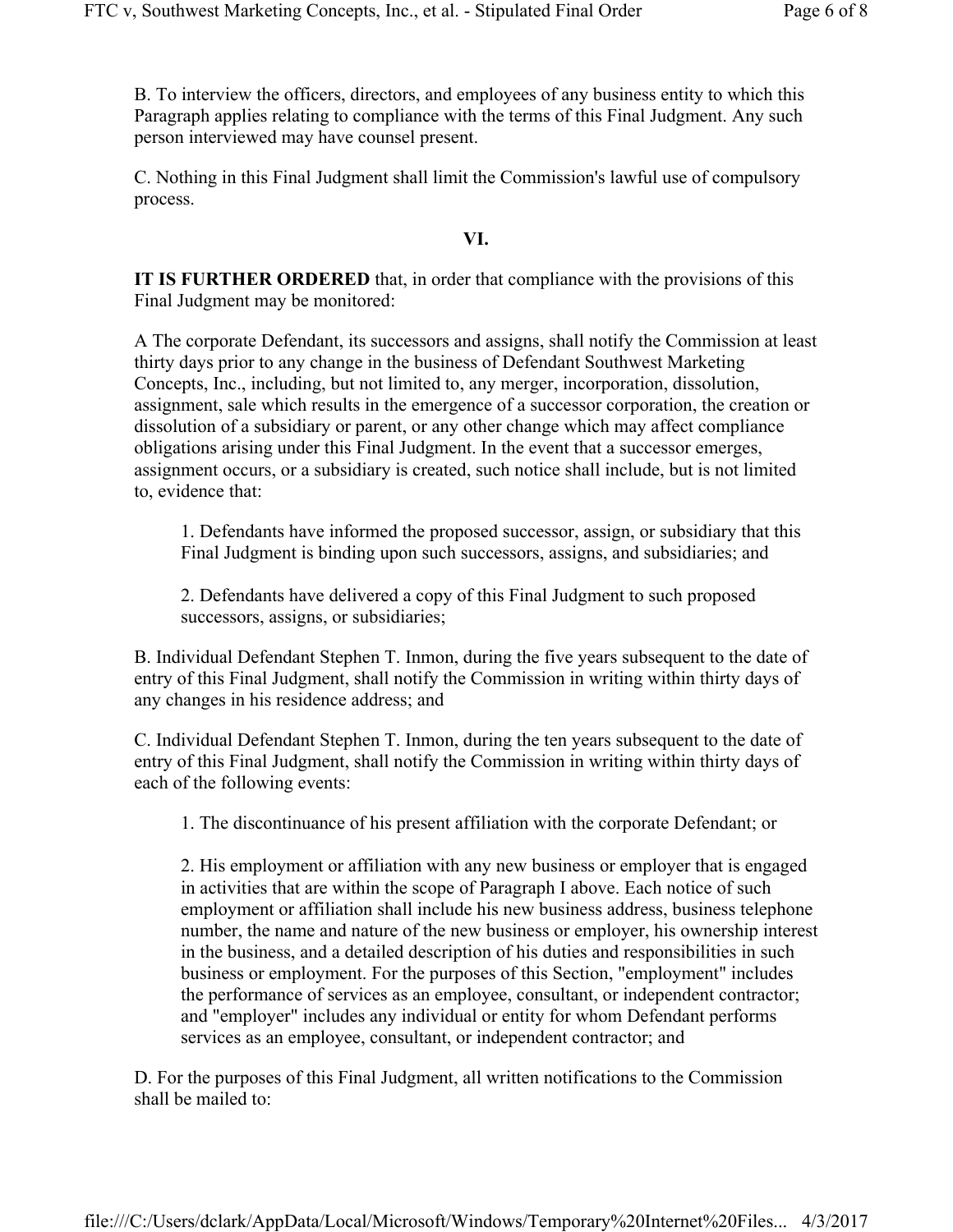Regional Director Dallas Regional Office Federal Trade Commission 1999 Bryan Street, Suite 2150 Dallas, Texas 75201 Re: FTC v. Southwest Marketing Concepts, Inc., et al., Civil Action No. H-97-1070 (S.D. Tex.)

### **VII.**

**IT IS FURTHER ORDERED** that the freeze of the Defendants' assets, imposed in the Preliminary Injunction entered in this proceeding, to the extent not previously released by any separate Order of this Court, shall be lifted upon the entry of this Final Judgment.

### **VIII.**

**IT IS FURTHER ORDERED** that the Court's approval of this Final Judgment is expressly premised upon the truthfulness, accuracy, and completeness of the financial statement and the attachments thereto provided to the Commission by the Defendants and signed by Stephen T. Inmon on April 20, 1998. If, upon motion by the Commission, this Court finds that the Defendants' financial statement either failed to disclose any material asset, or materially misrepresented the value of any asset, or made any other material misrepresentations in, or omissions of, assets, the Commission may request that the Final Judgment herein be reopened for the purpose of requiring additional equitable monetary relief from the Defendants; provided, however, that in all other respects this Final Judgment shall remain in full force and effect unless otherwise ordered by this Court. In the event of any motion brought pursuant to this Paragraph, the Final Judgment shall be reopened for the limited purposes set forth above.

## **IX.**

**IT IS FURTHER ORDERED** that each party shall bear its own costs and attorney's fees incurred in connection with this action.

## **X.**

**IT IS FURTHER ORDERED** that Defendants shall, within one-hundred-eighty (180) days after the date of entry of this Final Judgment, file with the Commission a written compliance report setting forth in detail the manner and form in which they have complied with this Final Judgment.

## **XI.**

**IT IS FURTHER ORDERED** that the Court retains jurisdiction of this matter for purposes of construction, modification, and enforcement of this Final Judgment or for the punishment of violations thereof.

**SO ORDERED,** this day of  $\qquad \qquad$ , 1998.